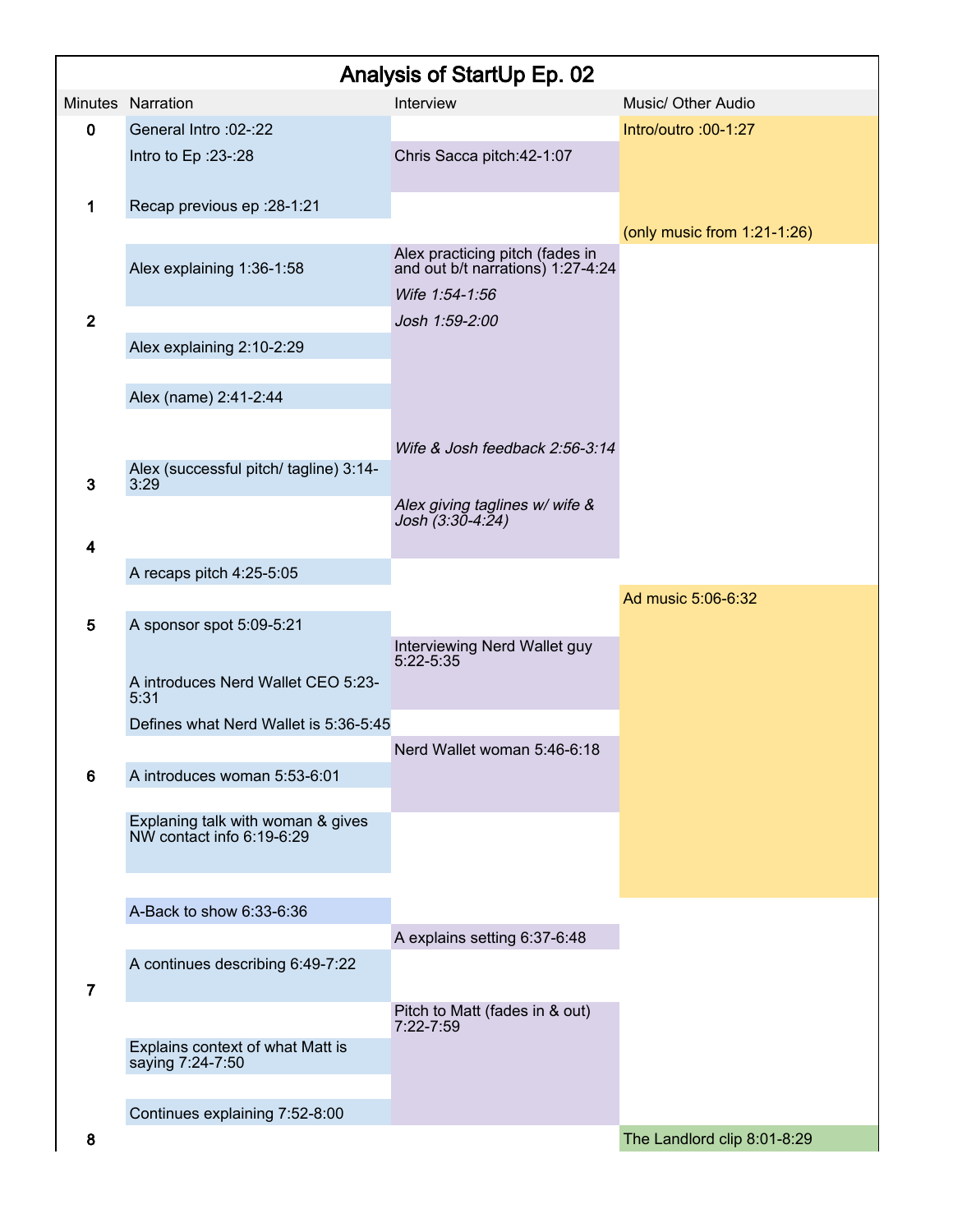|                 | A explains the video context 8:05-<br>8:19                       |                                                   |
|-----------------|------------------------------------------------------------------|---------------------------------------------------|
|                 |                                                                  | Discussing affects of Landlord<br>video 8:30-8:44 |
|                 | A connects Matt to video 8:45-8:54                               |                                                   |
| 9               |                                                                  | A beginning to pitch 8:55-9:05                    |
|                 | A summarizes his pitch 9:06-9:12                                 |                                                   |
|                 |                                                                  | A & Matt pitch conversation<br>$9:13 - 13:42$     |
|                 | A big reveal 9:21-22                                             |                                                   |
|                 |                                                                  |                                                   |
| 10 <sub>1</sub> | A explains emotions 9:38-9:44                                    |                                                   |
|                 | A explains how he's doing & difficultly<br>of scope 10:08-11:19  |                                                   |
| 11              |                                                                  |                                                   |
| 12              |                                                                  |                                                   |
|                 | A says what Matt is doing/ explains<br>his questions 12:35-12:49 |                                                   |
|                 | A build larger audience 12:56-13:22                              |                                                   |
| 13              |                                                                  |                                                   |
|                 | A explains Matt's thoughts 13:42-<br>14:49                       |                                                   |
| 14              |                                                                  |                                                   |
| 15              |                                                                  | Matt discusses podcasting<br>14:49-15:05          |
|                 | A rephrase Matt 15:05-15:27                                      |                                                   |
| 16              |                                                                  | Matt wants name change 15:28-<br>16:07            |
|                 | A discusses fixing problems 16:08-<br>16:35                      |                                                   |
|                 | A describes calling wife from hotel<br>16:40-16:44               | Wife phone call 16:36-18:30                       |
| 17              | A continues describing 16:57-17:05                               |                                                   |
| 18              |                                                                  |                                                   |